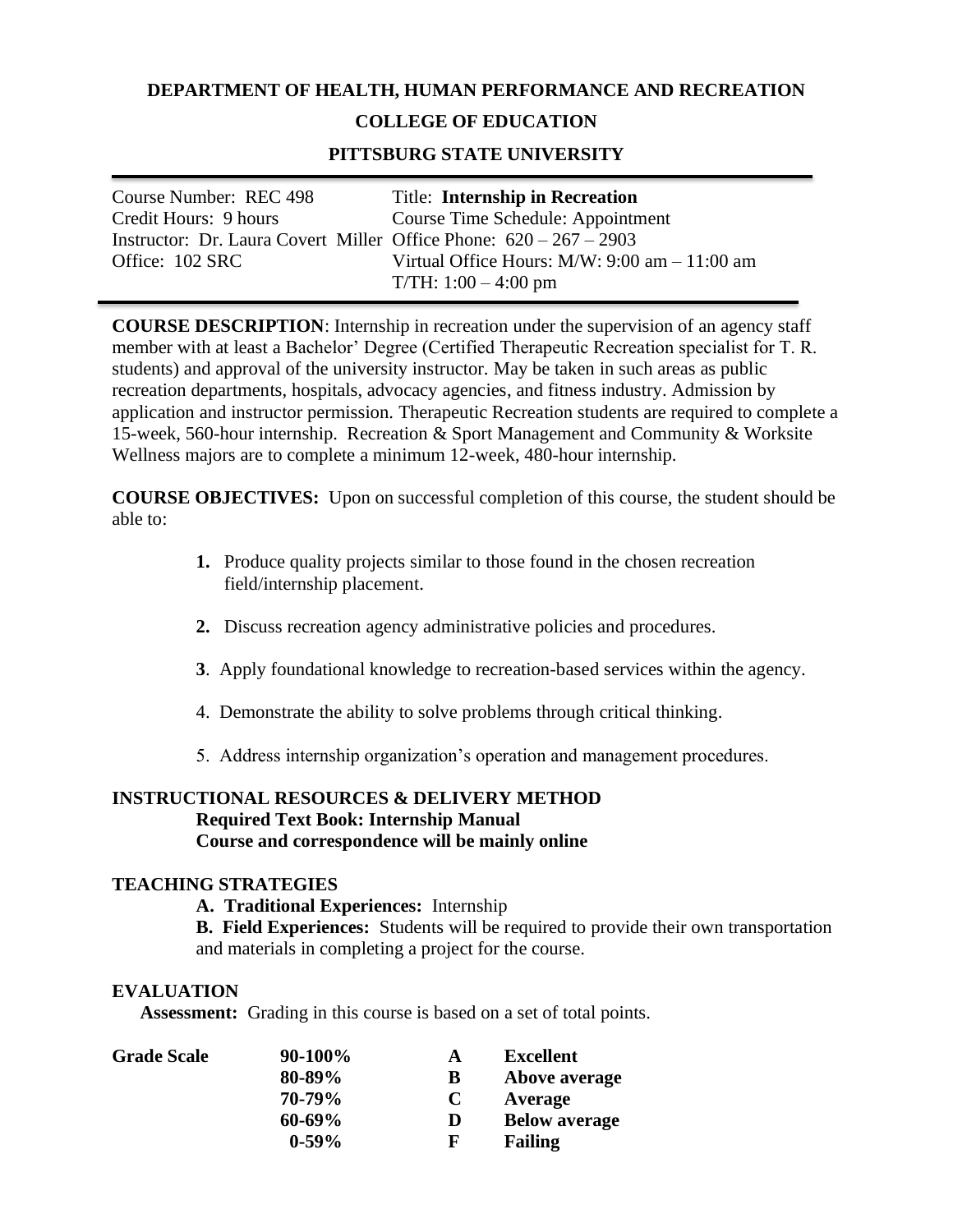### **Class Policies**

**1. Academic Honesty Policy.** It is the responsibility of each student to become familiar with the University's policies concerning academic honesty. Syllabus supplement and academic dishonesty policy may be found at the following link: <https://www.pittstate.edu/registrar/syllabus-supplement.html>

**2. Accommodations**: Any student who, needs accommodations in order to meet course requirements should contact the Student Accommodations Center as soon as possible to make necessary accommodations.

**3. Assignments:** All assignments will be submitted via Canvas and in the final notebook. Students should follow the directions given in the Internship Manual for completion of assignments. *No due dates are associated with each assignment due to each student having a different internship starting date. It is the student's responsibility to submit assignments in a timely manner*.

4. Students whose internship goes beyond the end of the semester may not officially graduate until the following semester. Students who are in this situation will still be considered graduates once they complete their internship. The university can verify a student's completion of their degree prior to their receival of their official diploma if needed when students are applying for jobs.

5. If students need to speak with Dr. Covert Miller and are unable to set up an appointment during virtual office hours, appointments can be scheduled outside of the designated virtual office hours.

### **COURSE ASSIGNMENTS**

*Syllabus Quiz***:** Students are to complete a syllabus quiz prior to being able to submit their course assignments. The quiz is to be completed within the first week of the internship.

*Contract w/Agency*: Students are to have a signed internship contract from their agency supervisor prior to the start of the internship. Document is to be emailed to the university internship supervisor.

*Goals & Objectives*: Students are to write a minimum of five goals and objectives to be completed during the course of the internship. The goals and objectives are to be reviewed and signed by the agency internship supervisor prior to submission on Canvas. Due within the first two weeks of the internship.

*Daily Logs*: Students are to complete daily logs the first three weeks of the internship. Students are to follow the format found on Canvas within the daily logs assignment. Students are expected to keep up with their log submissions during the length of the internship. Students are to submit the daily logs all together at the end of each week.

*Weekly Logs*: Students are to complete weekly logs starting the fourth week of the internship. Students are to follow the format found on Canvas within the weekly log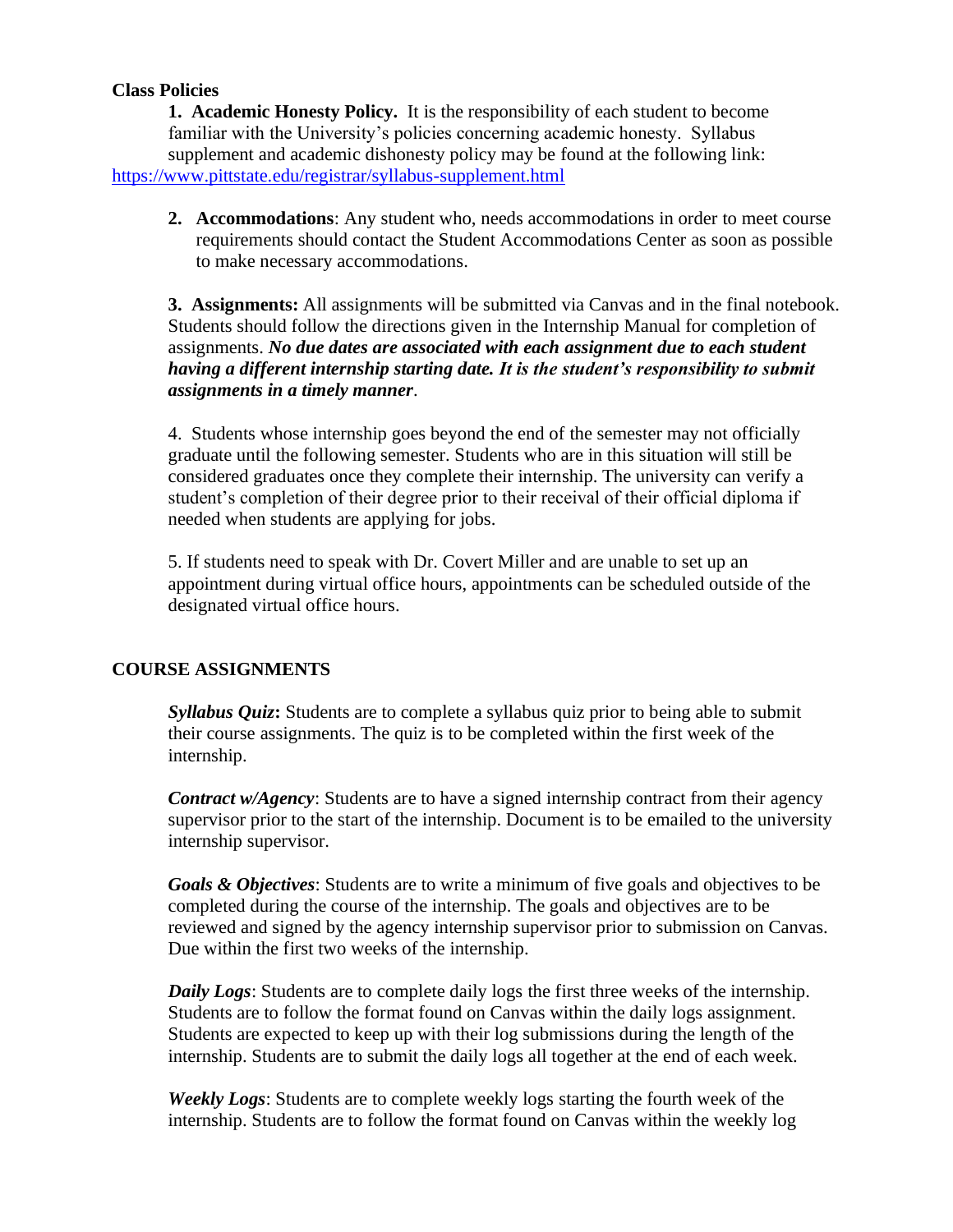assignment. Students are expected to keep up with their log submissions during the length of the internship.

*Mid-Term Written Report*: Students are to write a review of their internship covering the first six to seven weeks. The report is to summarize the first half of the internship. Students are to discuss goals achieved, accomplishments, struggles, and future goals to accomplish. Due the end of the seventh week.

*Agency Mid-Term Evaluation*: Students are to have their agency supervisor complete the mid-term evaluation within the sixth or seventh week of the internship. Students are to review this evaluation with their supervisor. Students then submit the evaluation on Canvas. The evaluation can be found in the internship manual and on Canvas.

*Final Agency Evaluation*: Students are to have the agency supervisor complete a final evaluation over the student the last week of the internship. The evaluation is to be reviewed with the student before submitting. The evaluation can be submitted via Canvas, emailed directly to the university supervisor, or placed in the final notebook.

*Minor Project Report*: Students are to complete a minor project during the internship. The project is to be something beneficial for the organization. The minor project is to be discussed with both the agency and university internship supervisors. Students are to submit a report reviewing what was completed. Students are to also submit any supporting documents for the minor project. Minor project examples include: painting dugouts, planning a one-day event, leading kids games during a day camp.

*Major Project Report*: Students are to complete a major project during the internship. The project is to be something beneficial for the organization. The project is intended to focus on organizational, leadership, communication, and problem-solving skills. The major project is to be discussed with both the agency and university internship supervisor prior to starting. Students are to submit a report reviewing what was completed. Students are to also submit any supporting documents for the major project. Examples of major projects include assessments, programs, resource books, and new interventions.

*Picture* @ *Internship*: Students to submit a picture of themselves at their internship. The picture does not have to have clients in it (due to privacy regulations). The picture is to show something associated with the internship. Due at any point during the internship.

*Internship Hours Log*: Students are to log their internship hours. The log is to be submitted at the end of the internship.

*Student Evaluation of the Agency*: Students are to complete an evaluation of the internship agency. Evaluation is due at the end of the internship. Document can be submitted via Canvas or in the final notebook.

*Final Notebook & Report*: Students are to complete a final report about the internship and agency. Students are to follow the outline for the final report in the internship manual. Students are then to place the report and supporting documents within a notebook. Students are then to submit the notebook to the university internship supervisor. Grades will not be submitted until the final notebook is received by the university internship supervisor.